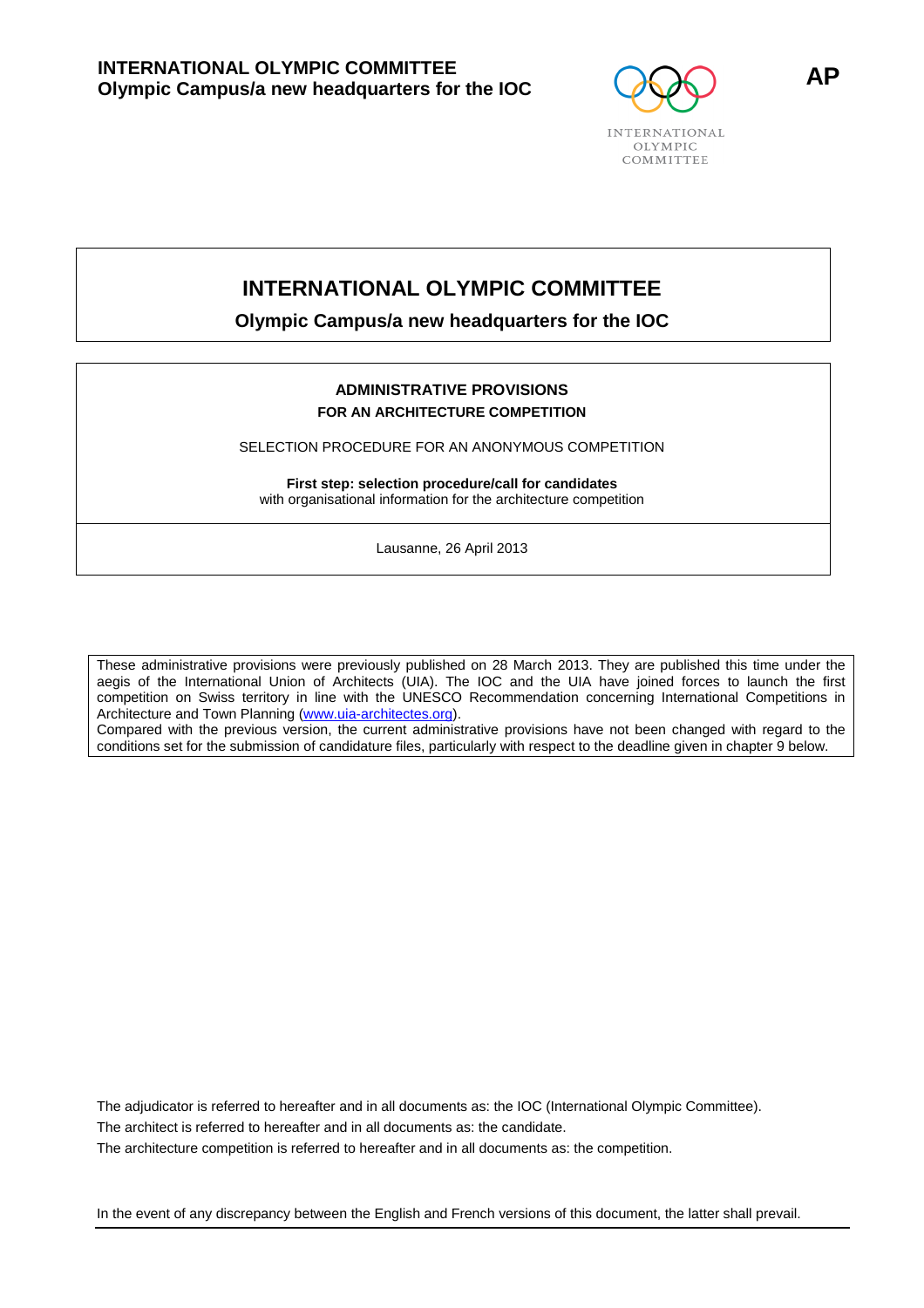

# **SUMMARY**

| TYPE AND SIZE OF THE CONTRACT ENVISAGED AT THE END OF THE COMPETITION  6 |
|--------------------------------------------------------------------------|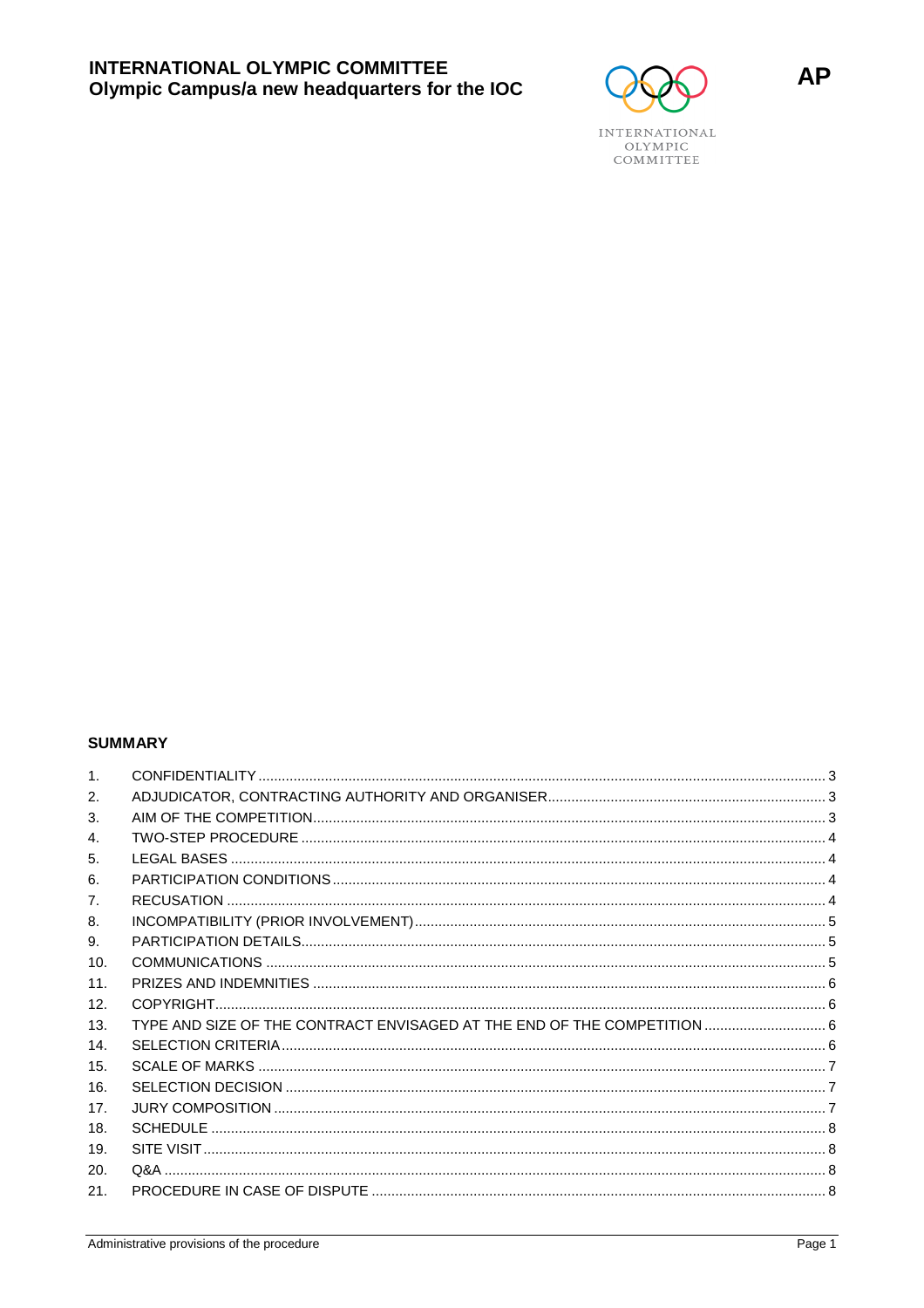

# **ANNEX TO BE COMPLETED AND RETURNED**

 $\boxtimes$  Candidature File (CF)

# **OTHER ANNEXES SUBMITTED TO EACH CANDIDATE, FOR INFORMATION PURPOSES, WITH NO DEFINITIVE COMMITMENT**

 $\boxtimes$  Plan of the Lausanne-Vidy site

# **OTHER INFORMATION ACCESSIBLE ON THE INTERNET**

 www.olympic.org (official site of the International Olympic Committee)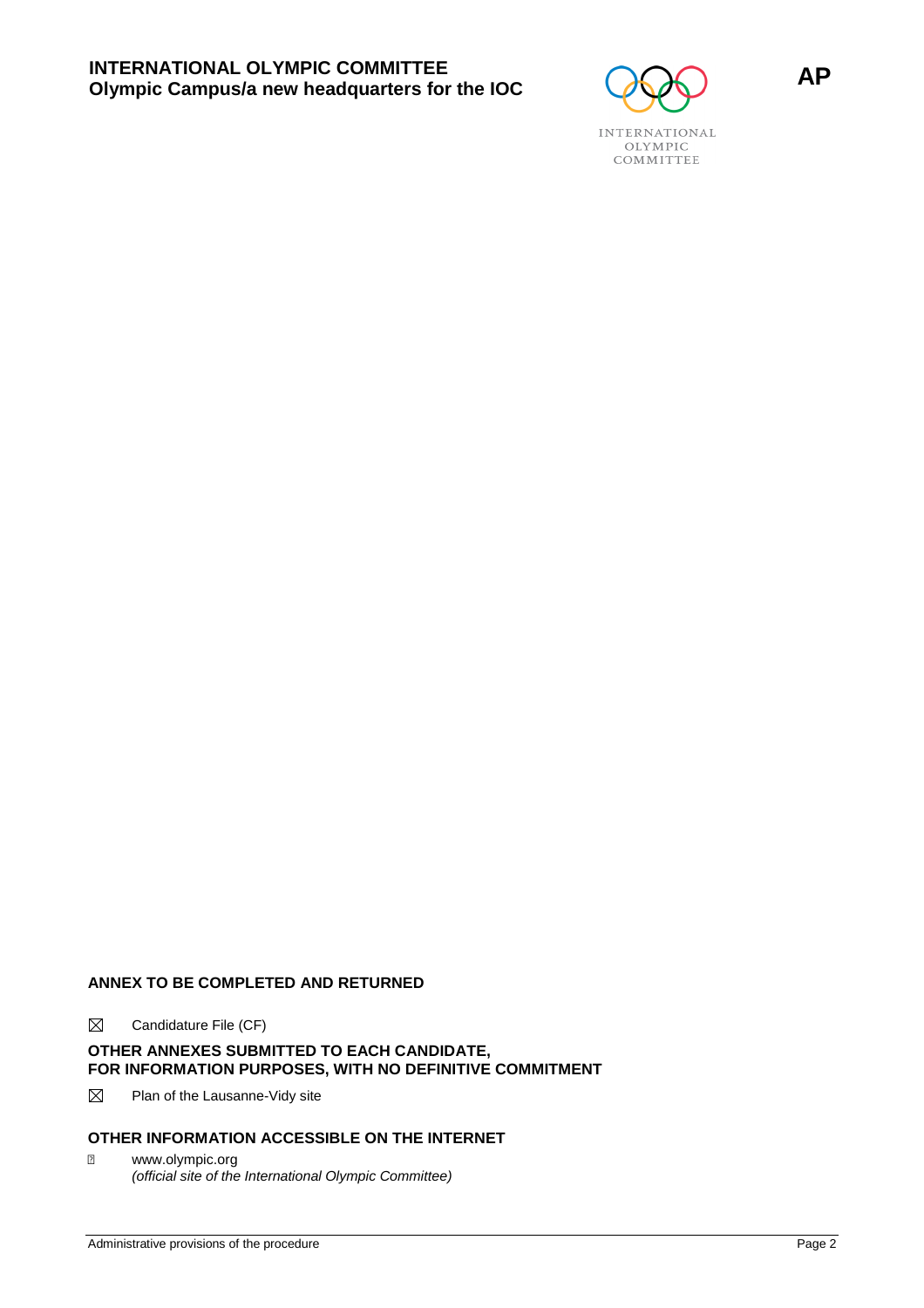

**1. CONFIDENTIALITY** 

The information contained in this document is provided by the IOC to be used in the context of the architecture competition for the IOC headquarters extension in Vidy. This information belongs to the IOC and may not be passed on to third parties, the general public or any media, whether in full or in part, without the prior written authorisation of the IOC.

#### **2. ADJUDICATOR, CONTRACTING AUTHORITY AND ORGANISER**

**Address of the contracting authority (adjudicator):**

INTERNATIONAL OLYMPIC COMMITTEE Château de Vidy CH-1007 Lausanne

#### **Address of the organiser of the procedure:**

Bovet Jeker architectes Sàrl Mr Jean-Marc Bovet Rue Reichlen 2 CH-1700 Fribourg

#### **3. AIM OF THE COMPETITION**

At the Lausanne-Vidy site (plan attached to this document), the IOC would like to:

- Create new headquarters for 450 staff members on one site. The volume of the planned building is roughly  $70,000$ m<sup>3</sup> with a ground surface area of 18,000m<sup>2</sup>.
- Plan for the development of an "Olympic campus" housing administrative buildings as well as possible accommodation and services. The surface area of the plot available to the IOC is 24,000  $\mathrm{m}^2$ .

This will allow the IOC to benefit from two Olympic sites in Lausanne: one in Ouchy around The Olympic Museum, to host the general public; and the other in Vidy for the whole administrative staff and to host its institutional partners.

The project is to be developed on a high-quality natural site (in immediate proximity to Lake Geneva), taking into account the Château de Vidy, which was classed as a historical monument by the État de Vaud in 1971. Whether or not to retain Olympic House, built in 1986, and the multifunction centre, built in 2005 between the Château and Olympic House, is left to the choice of the candidates in the framework of developing the future headquarters, provided that evidence of these is left.

The IOC underlines several points which should be taken into consideration (non-exhaustive list):

- **Symbolism** The IOC headquarters is a place full of history and symbolism. Founded in 1894 and established in Lausanne in 1915, the IOC is an organisation that is over 100 years old, leading an Olympic Movement whose scope has grown incessantly in recent decades. Some 95 per cent of the world's population are familiar with the Olympic symbol, which is embodied every two years by the Olympic Summer and Winter Games. The London 2012 Olympic Games were watched by 3.7 billion TV viewers. Even though its vocation is not to host the general public, quite often coaches of sports and Olympic fans stop outside the IOC headquarters. The headquarters must therefore reflect the Olympic values, but not be ostentatious, and strike a balance between history and modernity.
- **Cooperation and diversity**  As leader of the Olympic Movement, the IOC hosts an extremely broad network of stakeholders: National Olympic Committees, International Sports Federations, Organising Committees for the Olympic and Youth Olympic Games, marketing partners, broadcasters, etc. from across the world. People of over 40 different nationalities work there. The headquarters must therefore be a welcoming place that encourages internal and external cooperation and respects each person's profile and cultural diversity.
- **Flexibility** The new building must be designed to be flexible and adjustable so that it can be adapted as technologies and working methods evolve.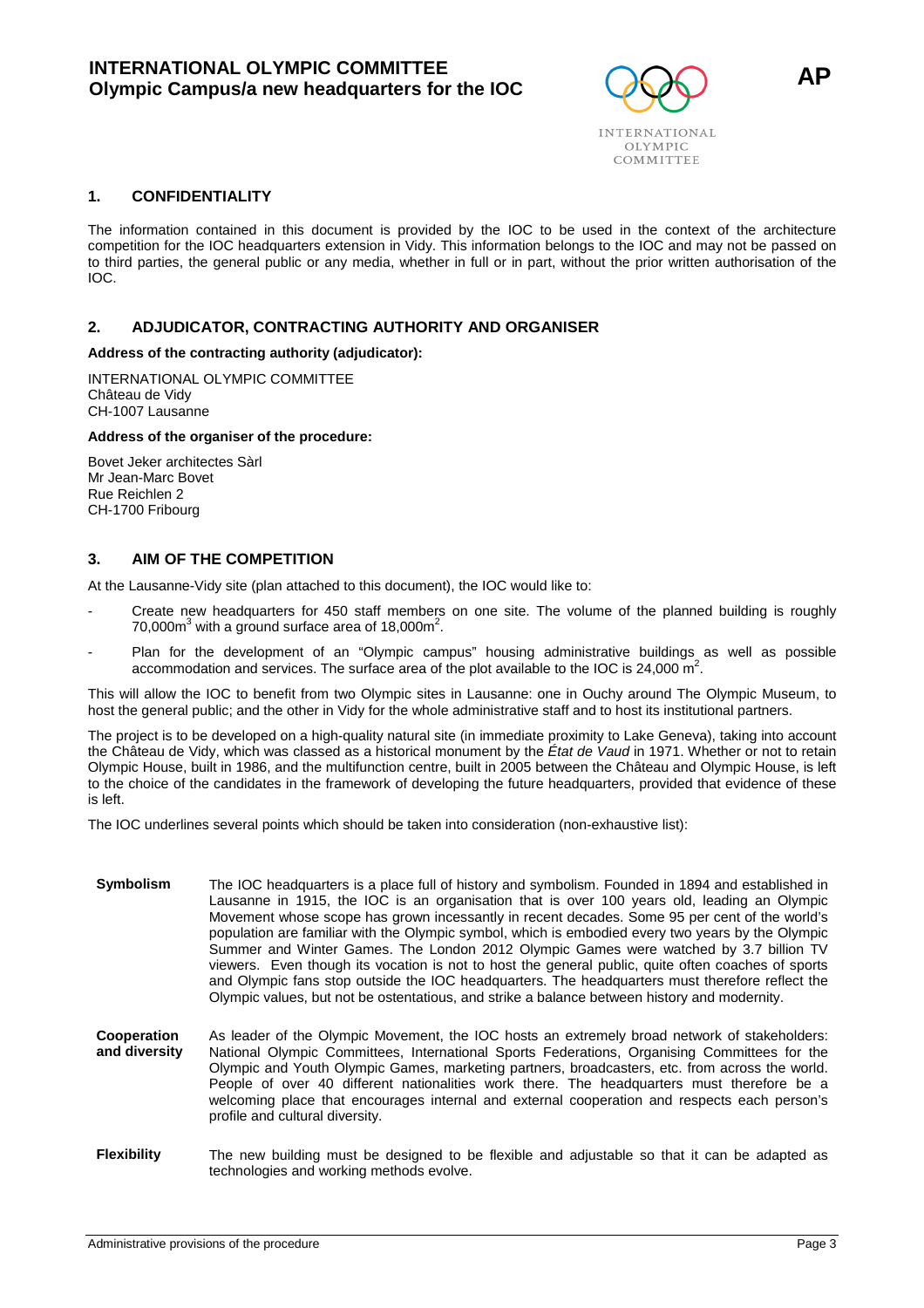

**Sustainable development**  The IOC headquarters must be designed with sustainable development in mind, implementing all related good practices, particularly with respect to the materials used and minimising building energy expenditure, so as to offer staff a working environment that promotes health and safety at work and takes into account various forms of mobility.

#### **4. TWO-STEP PROCEDURE**

A project competition procedure preceded by a selection procedure.

This document forms the call for candidates files of the selection procedure.

The next part of the procedure will consist of the competition, in which the selected candidates will be invited to participate. This competition may be held over two stages, depending on the projects submitted and the need to develop them.

#### **5. LEGAL BASES**

Participation in the procedure implies – for the IOC, the organiser, the jury and the candidates – acceptance of the clauses of this document.

For all issues not covered in these Administrative Provisions, the IOC will decide on a case-by-case basis. In doing so, it will apply the Recommendation concerning International Competitions in Architecture and Town Planning adopted by the UNESCO General Conference on 27 November 1978.

The execution of the project chosen by the IOC will be wholly subject to compliance with the construction rules applicable to the site, in particular the standards of the SIA (Swiss Society of Engineers and Architects).

#### **6. PARTICIPATION CONDITIONS**

The two languages for the procedure and delivery of services after the competition, for all communications and correspondence are the two official languages of the IOC – English and French.

Each candidate must, when submitting a candidature file, possess a qualification granting him/her the right to exercise the profession in Switzerland, or an equivalent foreign qualification (at Master level).

Where necessary, architects with foreign qualifications or those on a foreign professional register must, at first demand, provide proof that their qualifications are equivalent to Swiss standards.

Each candidate must be able to provide proof, at first demand, that his/her practice is up-to-date with its staff's social security payments and that it respects the professional practices in place for its profession. Thus, by submitting a candidature, the candidate agrees to honour absolute respect for the payment of its obligatory social costs and to be registered in the commercial register or a recognised professional register.

If the IOC so requires, certification must be submitted to the IOC at the start of the competition, i.e. within 30 days of the launch meeting scheduled for 16 July 2013. Failure to do so will result in the candidate being excluded.

#### **7. RECUSATION**

The jury members, substitutes and expert advisers undertake not to create a conflict of interests between themselves and the candidates during this procedure.

Architectural practices and their staff may participate in this procedure only if they have no conflict of interests with a member of the jury or the organiser.

The following may not participate in the competition: (1) any person employed by the IOC, a jury member OR THE ORGANISER; (2) any person closely personally related to, in a relationship of dependency with or professionally related to a jury member.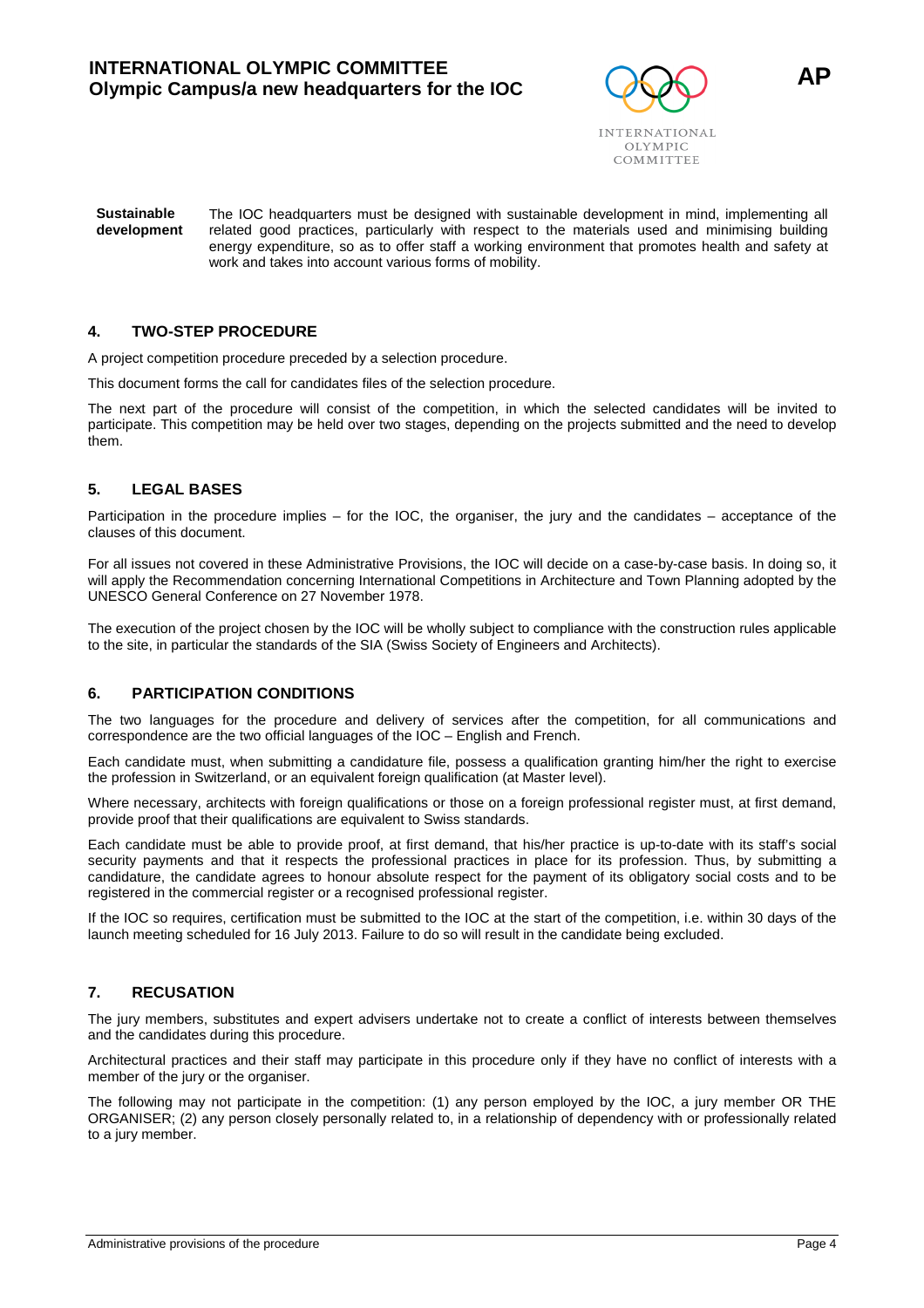

#### **8. INCOMPATIBILITY (PRIOR INVOLVEMENT)**

Subject to a decision taken by the IOC to exclude them automatically from the procedure, any practice which has carried out a particular service before the launch of the procedure may participate, provided that such service:

- was limited in time and completed by the time that the procedure was launched;
- does not affect the organisation of the procedure or the competition programme;
- is not included in the current brief (e.g. feasibility study or impact study).

List of previously involved practices which have been authorised to participate in the procedure based on the aforementioned conditions:

| Name of practice                        | Type of service                                     |  |
|-----------------------------------------|-----------------------------------------------------|--|
|                                         |                                                     |  |
| Richter Dahl Rocha & Associés, Lausanne | Feasibility study on the extension of the Vidy site |  |

If they participate in the procedure and there is an appeal by another candidate, the person and practice concerned must be ready to demonstrate that they have no preponderant, particular or decisive advantages, compared to other candidates, which could distort competition.

List of previously involved practices which are not authorised to participate in the procedure based on the aforementioned conditions:

| Name of practice                          | Type of service                               |  |
|-------------------------------------------|-----------------------------------------------|--|
| Bovet Jeker architectes, CH-1700 Fribourg | Preparation and organisation of the procedure |  |

Any practice that has participated in the preparation and organisation of the procedure, as well as steps to assist decision-making and production of the candidature file or competition documents, which the IOC does not authorise to participate, is informed that it has a duty of secrecy and confidentiality regarding the information in their possession. It may not, therefore, pass on information or documents to third parties, whether or not it participates in the procedure, without approval from or through the IOC.

If a candidate has been able to obtain information or a document in any way which advantages them in comparison to other candidates, this will constitute a serious violation of the equal treatment and will lead to his/her immediate exclusion from the procedure. The IOC reserves the right to sue for damages if it considers that this situation has harmed the effectiveness of the competition process or has caused serious prejudice.

#### **9. PARTICIPATION DETAILS**

Three copies of the duly completed and signed candidature file (CF) must reach the following address in both hard copy form (bound and with numbered pages) and electronic form (CD-ROM or USB stick) by no later than 11 a.m. CET on **15 May 2013**:

INTERNATIONAL OLYMPIC COMMITTEE Château de Vidy CH-1007 Lausanne Mrs Marie Sallois Dembreville

It is up to the candidates to do everything necessary to meet this deadline.

The IOC has not fixed any participation or application fees for the whole procedure.

If a candidate decides to withdraw from the procedure after submitting his/her file, he/she will immediately inform the organiser by post. Modifications to a candidature file after its submission will not be authorised, except in the case of demonstrable force majeure.

The candidates selected undertake to deliver the planned services should they qualify. Candidates will reserve 16 July 2013 for a meeting to launch the competition procedure at the IOC headquarters in Lausanne.

#### **10. COMMUNICATIONS**

The candidature file can be downloaded from the web site. No other registration procedure for candidates is planned.

The organiser will not answer any questions from potential candidates during the selection phase; they will therefore have no means of communicating with the organiser.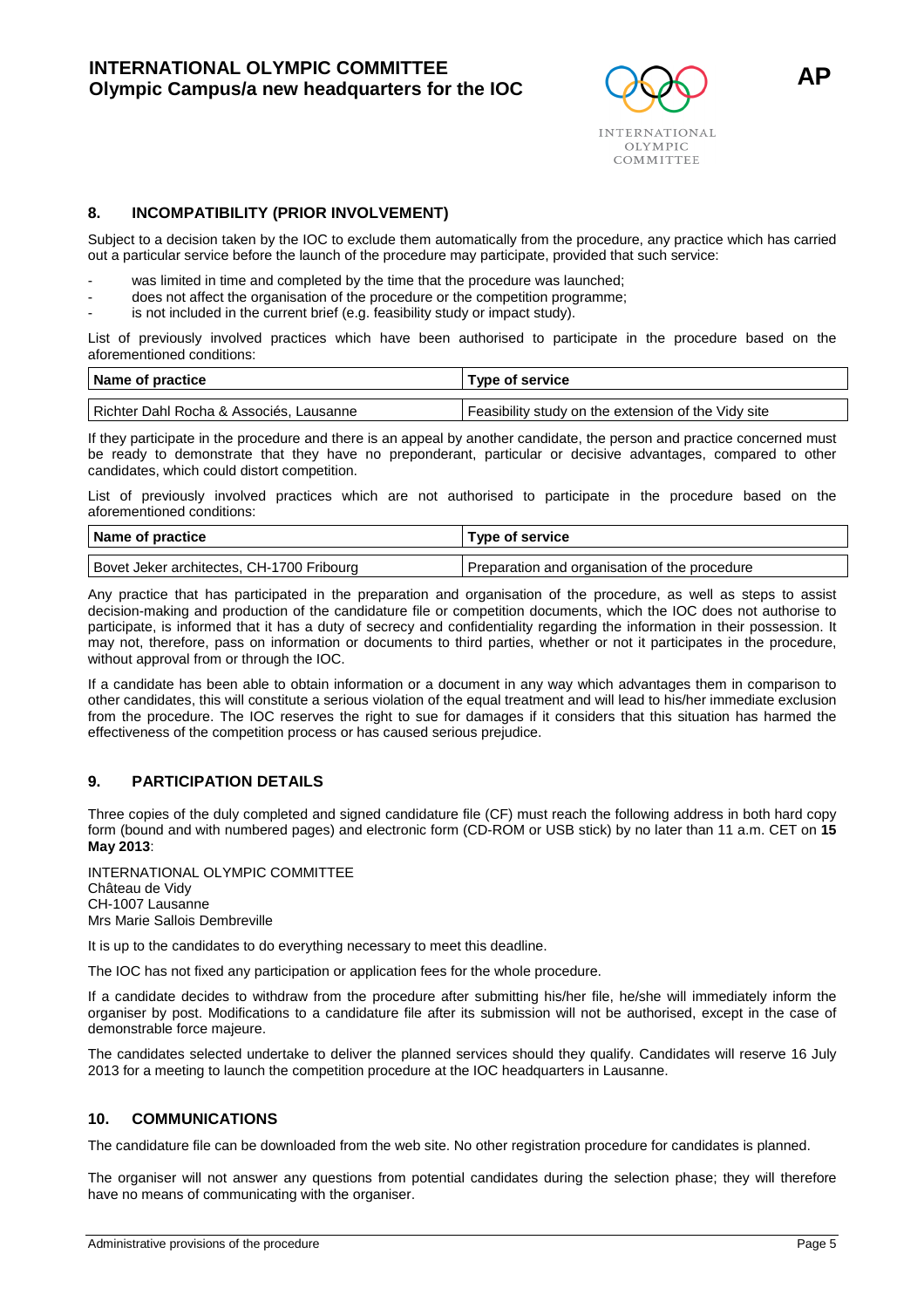

#### **11. PRIZES AND INDEMNITIES**

The contracting authority pays each selected candidate who submits a project in conformity with the competition programme the sum of CHF 30,000, excluding VAT.

In addition, the jury has at its disposal an amount of CHF 100,000, excluding VAT, to pay for at least three prizes.

#### **12. COPYRIGHT**

The candidates will retain the copyright to the projects.

The authors of the winning projects will assign their rights to the IOC to whatever extent necessary to enable the IOC to execute the chosen project, on condition that the author of the project is awarded the contract in accordance with section 13 below.

The documents linked to the winning projects will become the property of the IOC.

#### **13. TYPE AND SIZE OF THE CONTRACT ENVISAGED AT THE END OF THE COMPETITION**

Subject to the result of discussions concerning the fees and details of delivering the services, obtaining construction credits, approving plans and modifications to the project which he IOC may request, the IOC intends to award a contract for the services below to the author of one of the projects chosen by the jury, with priority given to the author of the winning project.

If the project chosen by the IOC is not that of the winner, the winner will be indemnified in the form of additional remuneration equivalent to the amount of the basic indemnity (see section 11 above) and his/her prize.

| Description of services as a percentage of total services by contractors, in accordance with |                                                                   | <b>SIA 102</b> | SIA 102   |
|----------------------------------------------------------------------------------------------|-------------------------------------------------------------------|----------------|-----------|
|                                                                                              | SIA Regulation 102                                                | complete       | envisaged |
| 4.31                                                                                         | Pilot study                                                       | $9.0\%$        | $9.0\%$   |
| 4.32                                                                                         | Construction project                                              | 21.0%          | 21.0%     |
| 4.33                                                                                         | Authorisation application procedure                               | 2.5%           | 2.5%      |
| 4.41                                                                                         | Call for tenders, comparison of offers and adjudication proposals | 18.0%          | 10.0%     |
| 4.51                                                                                         | Execution plan                                                    | 16.0%          | 6.5%      |
| 4.52                                                                                         | Execution of the work                                             | 29.0%          | 6.0%      |
| 4.53                                                                                         | Delivery, completion                                              | 4.5%           | $0.0\%$   |
|                                                                                              | Total partial services                                            | 100.0%         | 55.0%     |

After the competition procedure, the IOC reserves the choice to continue developing and executing the project based on a traditional service provider model or a general contractor model. In the latter case, the author of the project will not receive any additional indemnity.

The IOC may require the contractor chosen to subcontract part of the services to a local contractor. The choice of such subcontractor will be made jointly with the IOC.

Where necessary, the services of specialists will be subject to separate procedures.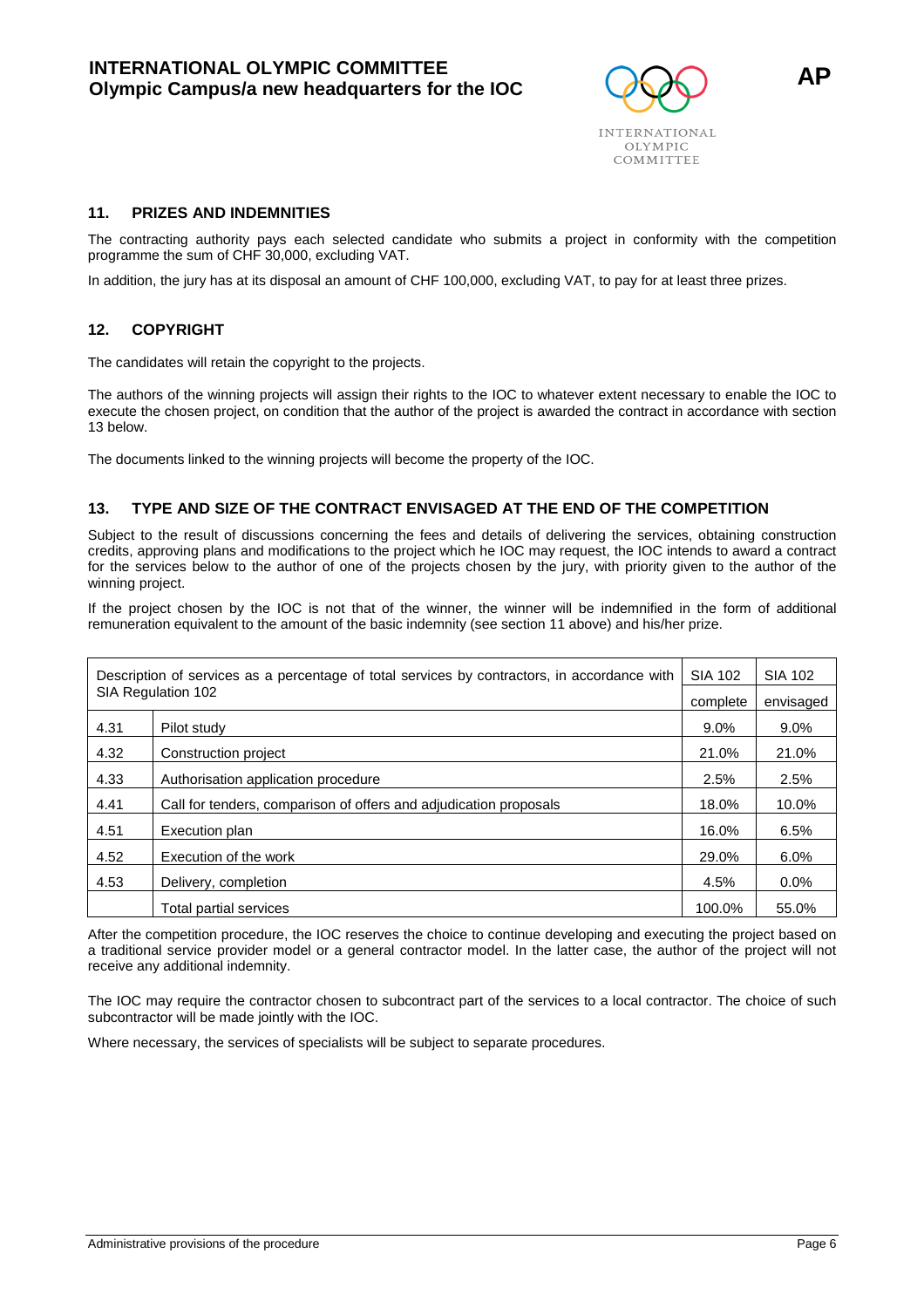

The selection criteria are as follows:

| ASSESSMENT CRITERIA AND ELEMENTS | <b>WEIGHTING</b>        |      |
|----------------------------------|-------------------------|------|
|                                  | Approach to the problem | 30%  |
| ົ                                | References              | 50%  |
|                                  | Organisation            | 20%  |
|                                  | <b>TOTAL:</b>           | 100% |

All details on the above criteria and their interpretation can be found in the attached CF (1. Approach to the problem, p.4. 2. References, pp. 5-8. 3. Organisational quality of the candidate, pp. 9-12). Each criterion will be assessed globally. As the elements mentioned in these descriptions are inherent to the criterion published, they are not sub-criteria and will therefore not be assessed individually.

### **15. SCALE OF MARKS**

The scale of marks is from 0 to 5 (0 being the worst mark and 5 the best). The IOC will give assessments that will allow each criterion to be scored, based on the following general assessments which will determine each mark:

|              |                        | <b>Scale</b>                                                                                                                                                                                                                                        |
|--------------|------------------------|-----------------------------------------------------------------------------------------------------------------------------------------------------------------------------------------------------------------------------------------------------|
| $\bf{0}$     |                        | The candidate has not provided the qualifying information or document requested in relation to a set<br>criterion.                                                                                                                                  |
|              | Insufficient           | The candidate has provided the information or document requested in relation to a set criterion, but the<br>content does not meet expectations.                                                                                                     |
| $\mathbf{2}$ | Partially sufficient   | The candidate has provided the information or document requested in relation to a set criterion, but the<br>content only partially meets expectations.                                                                                              |
| 3            | Sufficient             | The candidate has provided the information or document requested in relation to a set criterion, the<br>content of which meets minimum expectations but offers no particular advantage compared with the<br>other candidates.                       |
| 4            | Good and<br>beneficial | The candidate has provided the information or document requested in relation to a set criterion, the<br>content meets expectations and presents at least some particular advantages compared with the other<br>candidates, without over-qualifying. |
| 5            | Very interesting       | The candidate has provided the information or document requested in relation to a set criterion, the<br>content meets expectations and offers many particular advantages compared with the other<br>candidates, without over-qualifying.            |

#### **16. SELECTION DECISION**

The opening of the candidature files and the deliberations of the jury are not public.

The selection decision will be notified in writing, with a summary of the reasons for the decision, to the candidates who have participated in the procedure and whose files are admissible.

For this procedure, the IOC has decided to limit the number of files selected for the competition to those from 12 candidates. Nonetheless, it reserves the right to exceed this number, particularly if it finds itself with files deemed equivalent.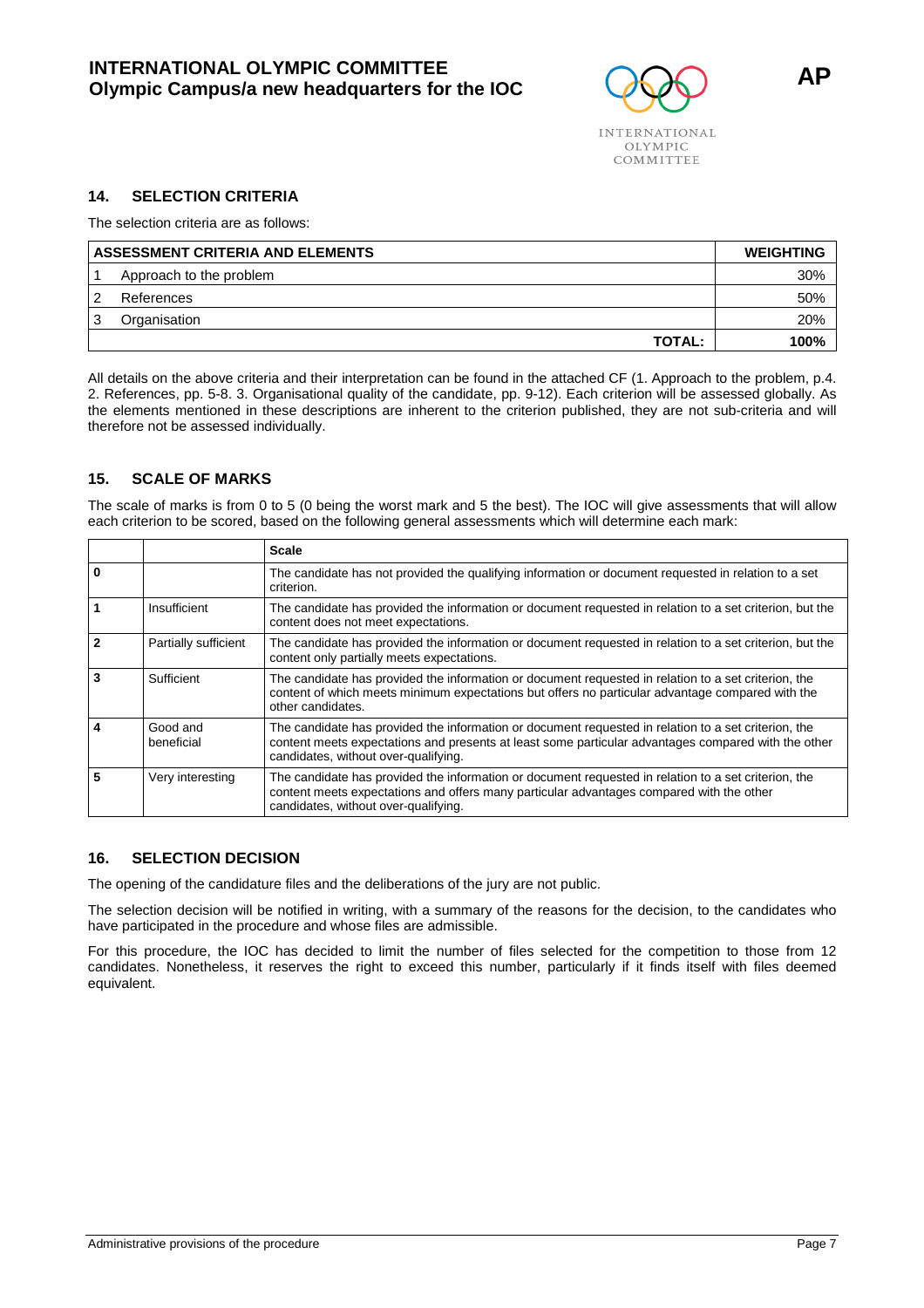# **INTERNATIONAL OLYMPIC COMMITTEE ORIGITATION COLYMPIC COMMITTEE**<br> **Olympic Campus/a new headquarters for the IOC**  $\qquad \qquad \bullet$



#### **17. JURY COMPOSITION**

| Chairman   |                          |  |  |  |  |  |
|------------|--------------------------|--|--|--|--|--|
|            | Non professional members |  |  |  |  |  |
|            |                          |  |  |  |  |  |
| Substitute |                          |  |  |  |  |  |

#### **Professional members**

|            |  | Inès LAMUNIERE ………………………………………………………………………………………… architect / SUI     |
|------------|--|-----------------------------------------------------------------------|
|            |  |                                                                       |
|            |  |                                                                       |
|            |  |                                                                       |
|            |  |                                                                       |
|            |  | member of Lausanne City Council, member of the Swiss Parliament / SUI |
|            |  |                                                                       |
| Substitute |  |                                                                       |

#### **Expert advisers**

| Thierry TRIBOLET ……………………………………………………………IOC Technical and Logistics Services / SUI |
|------------------------------------------------------------------------------------|

All the members have a decision-making vote. If the substitutes are not called upon to deputise for a member of the jury, they act in an advisory capacity.

If necessary, other expert advisers may be called upon, in which case they will act in an advisory capacity.

The jury will sit in the same composition both to select the candidates ( $1<sup>st</sup>$  phase) and to award the prizes ( $2<sup>nd</sup>$  phase).